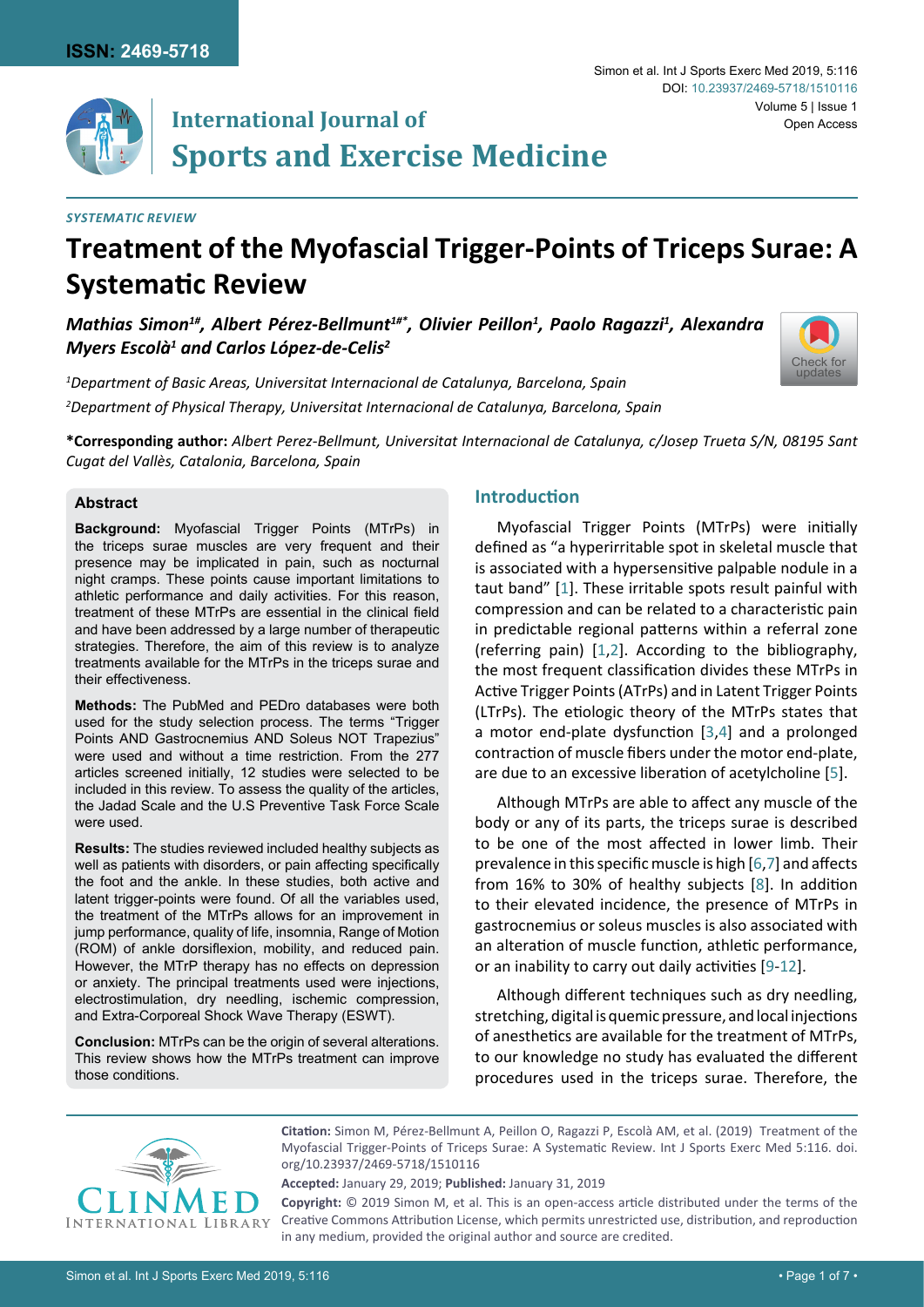aim of this systematic review is to conduct a revision of scientific literature in order to identify which treatment is more effective, and the variables used to assess its effects on the subject´s condition.

## **Materials and Methods**

The bibliographic research was conducted using the following databases, MEDLINE and PEDro, inputting the following combination of words: "*Trigger Points AND Gastrocnemius AND Soleus"* and 418 articles were obtained. Based on title analysis of the first results, many articles were focused on the trapezius muscle. For this reason, the final search was narrowed down using the following combination of words: "*Trigger Points AND Gastrocnemius AND Soleus NOT Trapezius*". In the selection of articles, the year of publication was not taken into consideration.

Initially, 277 articles were eligible to be included in this revision. The articles were then narrowed down by the reviewers based on the study of the abstract, the title, the keywords and the inclusion criteria. Two independent reviewers made the first analysis, if a consensus was not reached, the opinion of a third reviewer was added. After the first analysis, 18 articles were selected. Finally, after their complete analysis using the full text, 12 of the selected were included in this revision and were studied in detail during in the assessment phase. [Figure 1](#page-1-0) represents the flowchart of the entire search process that was conducted until May 5th, 2018.

The INCLUSION CRITERIA of the present study were:

1. Trials involving gastrocnemius' MTrPs

<span id="page-1-0"></span>Ĩ

2. Research that form part of the rehabilitation field.

**Potentially relevant studies screened**

 $(n = 418)$ 

**18 articles potentially eligible**

**12 articles finally included**

With the aim to assess the quality of the different articles included in this revision, the authors used the Jadad Scale, if possible, and the U.S. Preventive Task Force, both of which are standard in this type of investigation. The 3-item scale of Jadad, et al. [[13](#page-6-1)] was used to assess the quality of the clinical trial. Scale scores can range from 0 to 5 points, with higher scores indicating a better quality ([Table 1](#page-1-1)). The standard approach to evaluating the quality of individual studies was based on a hierarchical grading system of research design, in which randomized control trials received the highest score ([Table 2](#page-2-0)) [[14,](#page-6-2)[15](#page-6-3)].

## **Results**

## **Level of evidence**

Out of the 277 articles found at the end of the first

<span id="page-1-1"></span>**Table 1:** Preventive Services Task Force Hierarchy of research design U.S.

|        | Evidence obtained from at least one properly<br>randomized controlled trial.                                                                  |
|--------|-----------------------------------------------------------------------------------------------------------------------------------------------|
| $II-1$ | Evidence obtained from well-designed controlled trials<br>without randomization.                                                              |
| $II-2$ | Evidence obtained from well-designed cohort or case<br>control analytic studies, preferably from more than one<br>center or research group.   |
| $II-3$ | Evidence obtained from multiple time series with or<br>without the intervention.                                                              |
| Ш      | Opinions of respected authorities, based on clinical<br>experience, descriptive studies and case reports, or<br>reports of expert committees. |

Excluded ( $n = 400$ )

- Non-triceps surae  $(n = 343)$
- Non MTrPs  $(n = 38)$
- Nonhuman studies ( $n = 17$ )
- Unknown language  $(n = 1)$
- Case report  $(n = 1)$

## Excluded  $(n = 6)$

- Non-trials study  $(n = 3)$
- Repeated study  $(n = 1)$
- Non MTrPs study  $(n = 2)$

#### **Figure 1:** Flowchart of the study selection.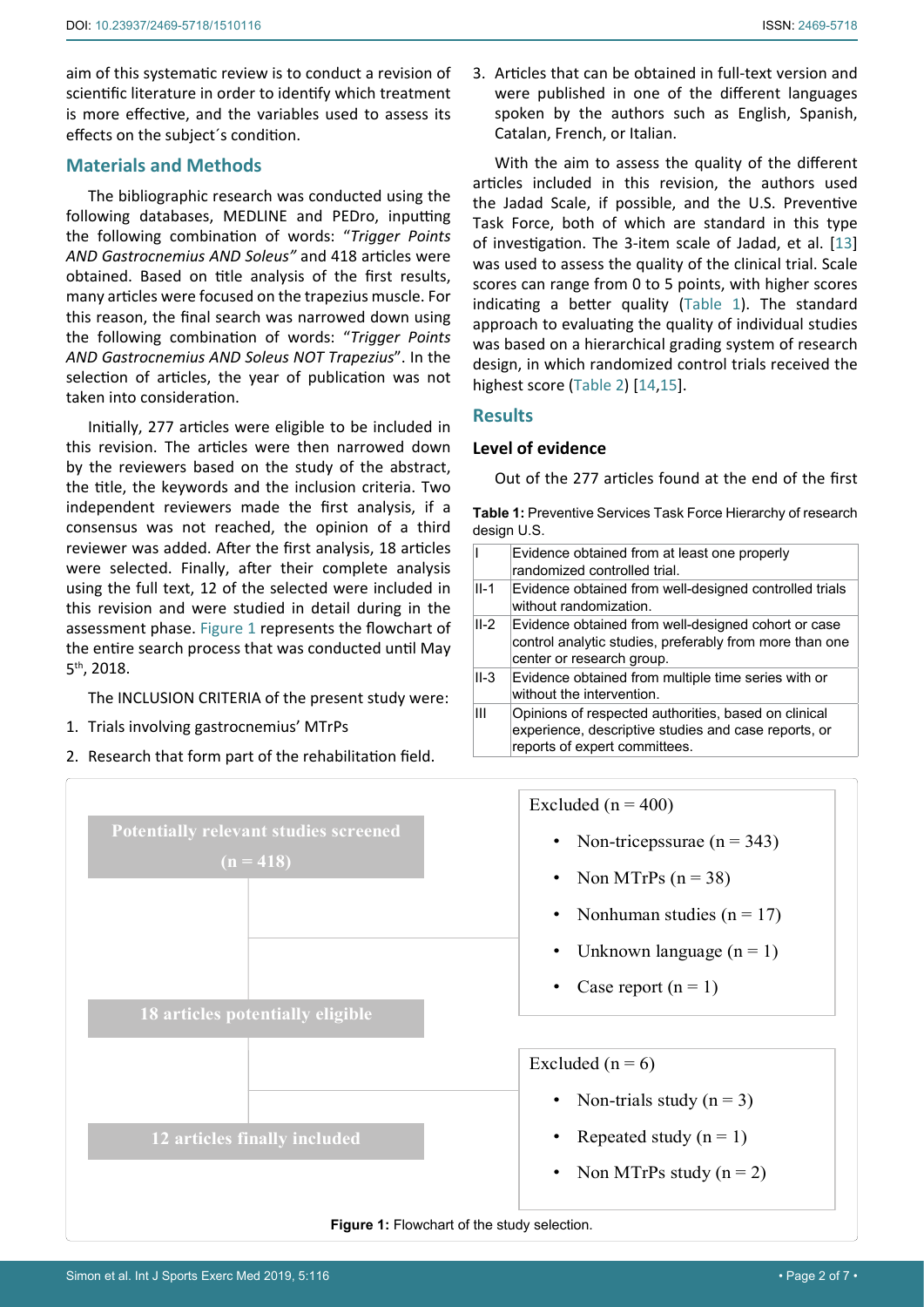search, 12 articles were selected to use in this review of the scientific evidence ([Table 3\)](#page-2-1). Using the U.S. Preventative Task Force to evaluate the quality, it can be seen that most of the studies present a very high (66% of the studies) or medium level of evidence. Only two studies present a low level of evidence. Yet when evaluating the quality of the clinical trials with the Jadad scale, only two studies present a high-quality methodology (score higher than 4) while the rest of the articles present a low-quality methodology (score less than or equal to 2).

#### **Patient characteristics**

In this study, 342 subjects were considered. The number of participants varied between the articles included from 10 to 100, with an average of 29 subjects per study. Amongst the population studied, 53.5% (183

<span id="page-2-0"></span>

|  |  | <b>Table 2: The Jadad Scale.</b> |  |
|--|--|----------------------------------|--|
|--|--|----------------------------------|--|

| Question                                        | Response option<br>and punctuation |
|-------------------------------------------------|------------------------------------|
| (1) Was the study described as<br>randomized?   | $Yes = 1$<br>$No = 0$              |
| (2) Was the double blinded correct?             | $Yes = 1$<br>$No = 0$              |
| (3) Losses and exclusions were described?       | $Yes = 1$<br>$No = 0$              |
| (4) The randomization was adequate?             | $Yes = 1$<br>$No = -1$             |
| (5) The blinding of methodology was<br>correct? | $Yes = 1$<br>$No = -1$             |

volunteers) were men and 46.5% (159 volunteers) were women. Of these 342 subjects, 45.3% of them (155 subjects) were included as healthy subjects, whereas 52.6% of them (187 patients) were included with a specific pathology. In the total number of patients included as healthy, it is important to note that 27.1% of them (42 subjects) were recruited with an ankle dorsiflexion limitation. Within the different pathologies studied, we can find plantar heel pain (53.5%), plantar fasciitis (21.4%), knee osteoarthritis (13.4%), nocturnal calf cramps (6.4%), and calf pain (5.3%).

#### **MTrPs characteristics**

As an inclusion criterion, the protocol of the different studies established the confirmed presence of latent MTrPs for 29.2% of participants (100 subjects), active MTrPs for 5.0% (17 subjects), both active or latent MTrPs for 42.4% of subjects (145 subjects), and unspecified MTrPs for 21.3% of volunteers (73 subjects).

#### **Variables**

The following variables were used to measure the different outcomes in the studies ([Table 4](#page-3-0)):

**Pain:** Evaluated by the use of Visual Analogic Scale (VAS), Pressure Pain Threshold (PPT), or various questionnaires (FHSQ-pain, NRS, LEFS, BPI, SF-MPQ, SF-12).

**Jump performance**: This variable was measured in one study using the application called "My Jump", which analyzes different jump parameters (jump height, power output, optimal force, and velocity). In another study, jump performance was assessed through the usage of calk marks on the wall.

| Author                  | Year | Journal                                                 | <b>Sample</b> | <b>Evidence level</b> |
|-------------------------|------|---------------------------------------------------------|---------------|-----------------------|
| Devereux, et al. [21]   | 2018 | Journal of strength and conditioning research           | 40            | 1/0                   |
|                         |      |                                                         |               |                       |
| Bandy, et al. [20]      | 2017 | International journal of sports physical therapy        | 35            | 1/4                   |
|                         |      |                                                         |               |                       |
| Ye, et al. [22]         | 2015 | Pain Medicine                                           | 100           | 1/5                   |
|                         |      |                                                         |               |                       |
| Kim, et al. $[16]$      | 2015 | Journal of the American Board of Family Medicine: JABFM | 12            | $II - 2/0$            |
|                         |      |                                                         |               |                       |
| Moghtaderi, et al. [26] | 2013 | Advanced biomedical research                            | 40            | 1/2                   |
|                         |      |                                                         |               |                       |
| Grieve, et al. [2]      | 2013 | Manual Therapy                                          | 10            | 1/1                   |
|                         |      |                                                         |               |                       |
| Grieve, et al. [25]     | 2012 | Journal of bodywork and movement therapies.             | 22            | $li-3/-$              |
|                         |      |                                                         |               |                       |
| Henry, et al. [17]      | 2012 | Pain research & management                              | 25            | $II-2/0$              |
|                         |      |                                                         |               |                       |
| Grieve, et al. [24]     | 2009 | Journal of bodywork and movement therapies.             | 20            | 1/1                   |
|                         |      |                                                         |               |                       |
| Ge, et al. [23]         | 2009 | Acupuncture in medicine: journal of the British Medical | 13            | 1/2                   |
|                         |      | <b>Acupuncture Society</b>                              |               |                       |
|                         |      |                                                         |               |                       |
| Li, et al. [18]         | 2009 | The Clinical journal of pain                            | 11            | $II-3/-$              |
|                         |      |                                                         |               |                       |
| Ge, et al. [19]         | 2008 | Experimental brain research                             | 14            | 1/1                   |

<span id="page-2-1"></span>**Table 3:** Scientific evidence table.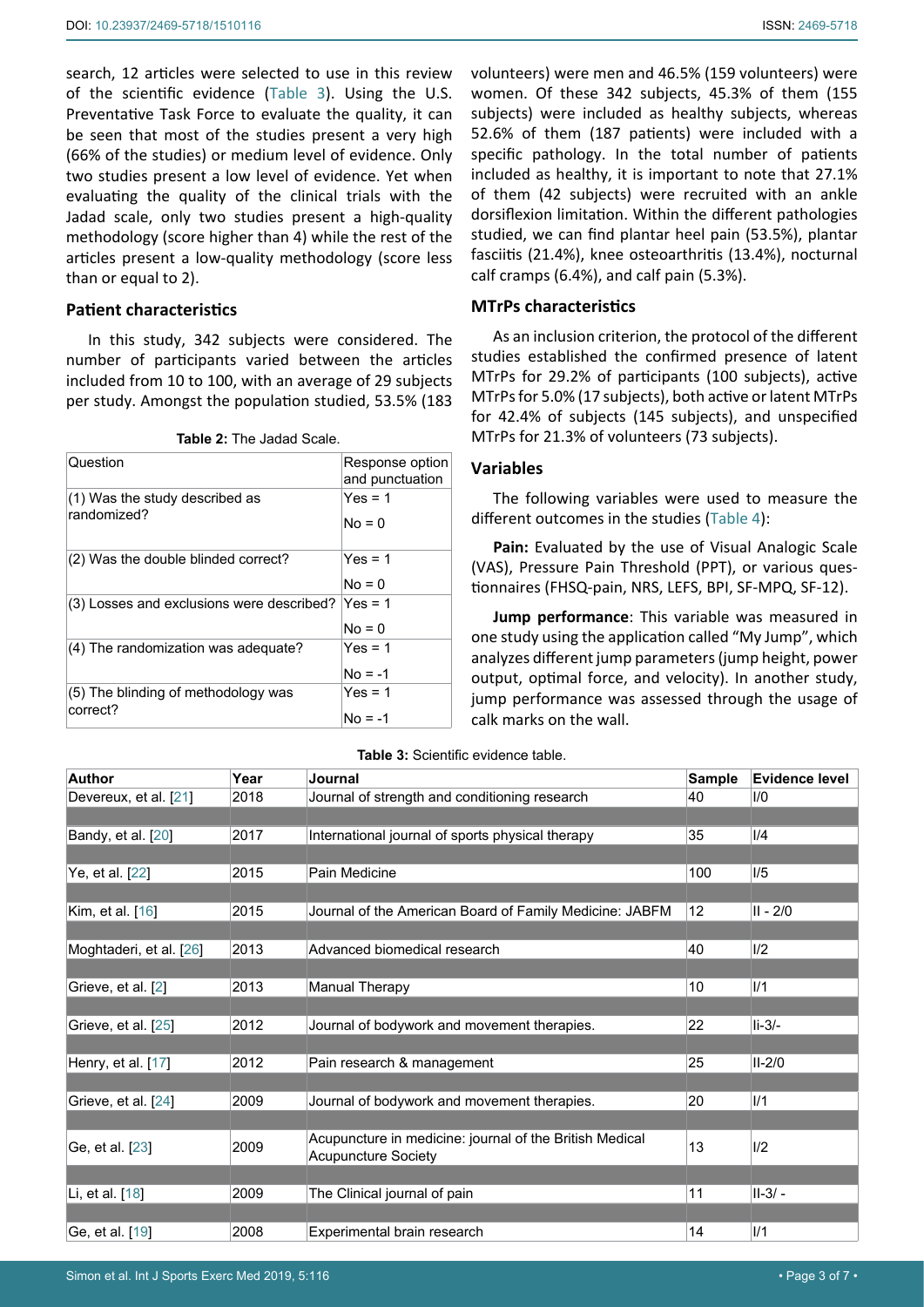| Author                                                  | Treatment                                                                                                                                                                                                                                                                                                                                        | <b>Variables</b>                                   | <b>Results</b>                                                                                                                                         |
|---------------------------------------------------------|--------------------------------------------------------------------------------------------------------------------------------------------------------------------------------------------------------------------------------------------------------------------------------------------------------------------------------------------------|----------------------------------------------------|--------------------------------------------------------------------------------------------------------------------------------------------------------|
| al. [21]                                                | Devereux, et Control group: no intervention<br>Group 1: Dry needling of MTrPs Rectus femoris<br>Group 2: Dry needling of MTrPs Medial gastrocnemius<br>Group 3: Dry needling of MTrPs in both                                                                                                                                                    | Jump Performance                                   | Global improvement in all<br>experimental groups and<br>results are statistically<br>significant when the medial<br>gastrocnemius is treated.          |
| Bandy, et al.<br>[20]                                   | Control group: Sham group (needles not introduced)<br>Experimental: DN of 4 sites on bilateral gastrocnemius muscle                                                                                                                                                                                                                              | Jump Performance                                   | Significant improvement<br>in jump performance with<br>treatment.                                                                                      |
|                                                         | Ye, et al. [22] Control group: Sham group. Same methods without<br>application of Pulsed radiofrequency.<br>Experimental: ultrasound-guided pulsed radiofrequency in<br>the gastrocnemius Pulsed radiofrequency treatment once<br>per week. PRF at 42 °C for 5 minutes and 3 mL of 0.5%<br>levobupivacaine was injected into the trigger points. | Pain and quality<br>of life                        | Pain reduced and an<br>improvement to the quality<br>of life in the EG. Both results<br>were statistically significant.                                |
| Kim, et al.<br>$[16]$                                   | Control group: no treatment<br>Experimental: Injection of 1-2 mL of 0.25% lidocaine into each<br>trigger points in the gastrocnemius muscles at 1, 2 and 4<br>weeks after the first visit.                                                                                                                                                       | Pain and Insomnia                                  | Both variables present<br>statistically significant<br>improvements.                                                                                   |
| Moghtaderi,<br>et al. [26]                              | Control group: ESWT for heel region (3000 shock waves/<br>session of 0.2 mJ/mm <sup>2</sup> )<br>Experimental: ESWT for heel region + gastrocnemius trigger<br>points (3000 shock waves/session of 0.2 mJ/mm <sup>2</sup> for the heel<br>region and 400 shock waves/session of 0.2 mJ/mm <sup>2</sup> per each<br>trigger point)                | Pain                                               | Both control and<br>experimental groups present<br>a statistically significant pain<br>reduction with improved<br>results in the EG.                   |
| Grieve, et<br>al. [2]                                   | Control group: no<br>Experimental: MTrPs intervention (pressure release) + self                                                                                                                                                                                                                                                                  | Pain, ROM and                                      | Treatment received by the<br>EG allows an inactivation of<br>the ATrPs and an elimination                                                              |
|                                                         | MTrP release + home stretching program.                                                                                                                                                                                                                                                                                                          | MTrPs prevalence                                   | of the LTrPs. An increased<br>ROM dorsiflexion is also<br>observed.                                                                                    |
|                                                         | Grieve, et al. Control group: Sham therapy<br>Experimental group: 10 min of TrP pressure release treatment<br>to the identified MTrPs in the Gastrocnemius and Soleus<br>followed by 1x 10s passive stretch.                                                                                                                                     | ROM                                                | Treatment of MTrPs of both<br>soleus and gastrocnemius<br>muscles allows for<br>statistically significant results<br>in increased ROM.                 |
|                                                         | Control group: No<br>Experimental: injections of local anesthetic (0.25%<br>bupivacaine, 25-gauge, 1.5-inch needle).                                                                                                                                                                                                                             | Pain, Mobility and<br>Depression/Anxiety<br>Levels | EG presents a significant<br>pain reduction and an<br>improvement of mobility.<br>However, no effect on<br>depression or anxiety levels<br>were found. |
|                                                         |                                                                                                                                                                                                                                                                                                                                                  |                                                    |                                                                                                                                                        |
| $[25]$<br>Henry, et al.<br>$[17] \label{eq:17}$<br>[24] | Grieve, et al. Control group: Sham therapy<br>Experimental: Ischemic compression release during 3 minutes<br>on each MTrPs                                                                                                                                                                                                                       | Dorsiflexion ROM                                   | <b>Treatment of MTrPs</b><br>allows for a statistically<br>significant increase of ROM<br>dorsiflexion.                                                |
| Ge, et al.                                              | Control group: No                                                                                                                                                                                                                                                                                                                                |                                                    | Treatment of MTrPs of                                                                                                                                  |

<span id="page-3-0"></span>**Table 4:** Results table: treatment modalities and related outcomes.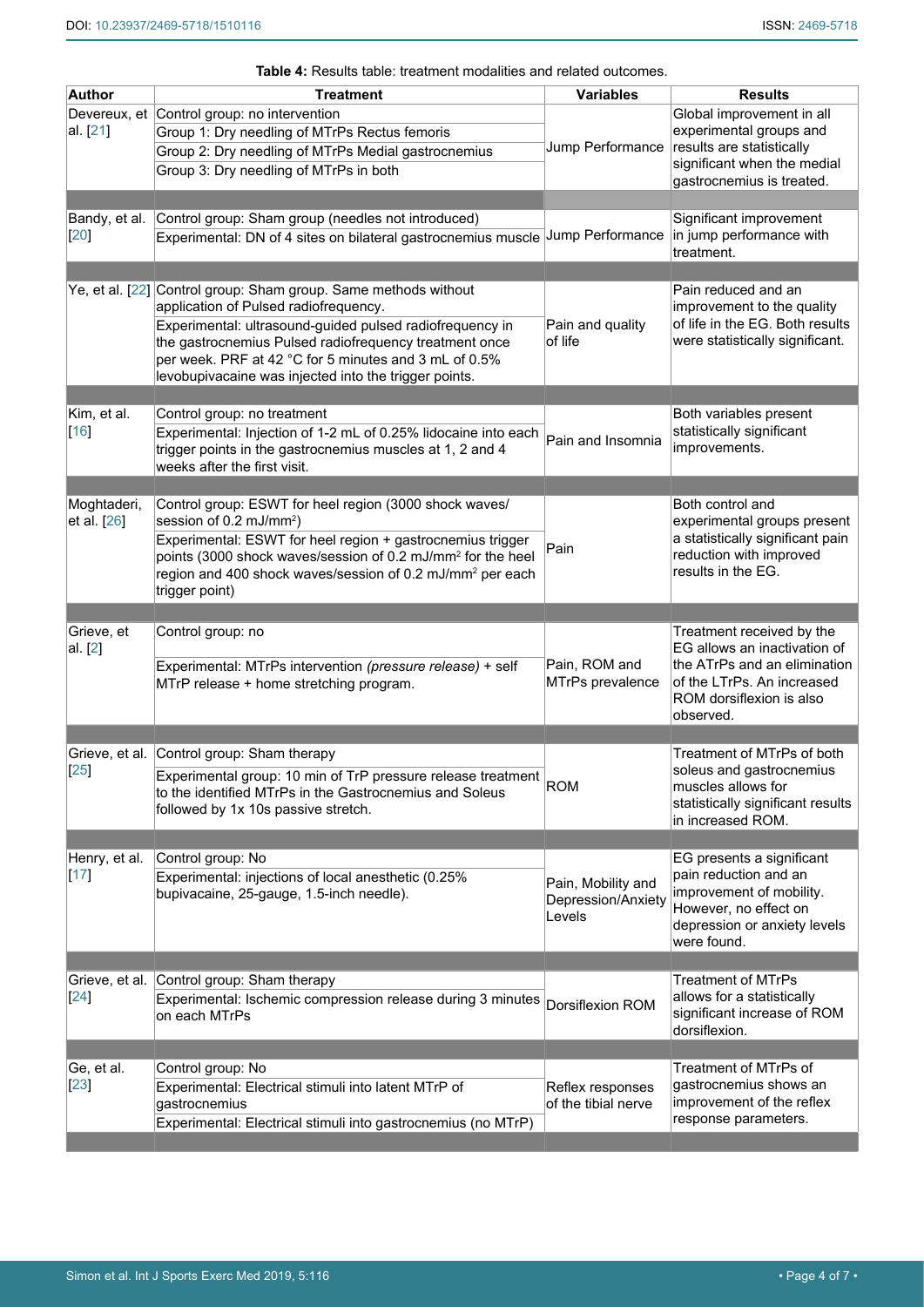| Li, et al. [18]    | Control group: EMG-guided intramuscular injection (bolus of<br>either hypertonic saline (6%, 0.1 mL, each), glutamate (0.1<br>mL, 0.5 M, each), or isotonic saline (0.9%, 0.1 mL, each) in<br>no-MTrPs<br>Experimental: EMG-quided intramuscular injection (bolus of<br>either hypertonic saline (6%, 0.1 mL, each), glutamate (0.1<br>mL, 0.5 M, each), or isotonic saline (0.9%, 0.1 mL, each) in<br>Latent MTrPs gastrocnemius. | Pain | Injections of glutamate or<br>isotonic saline solution<br>induce an increased level<br>of pain that is statistically<br>significant. This occurs<br>regardless of if the injections<br>are in the non-MTrPs,<br>suggesting a non-nociceptive<br>hypersensitivity at latent<br>MTrPs. |
|--------------------|------------------------------------------------------------------------------------------------------------------------------------------------------------------------------------------------------------------------------------------------------------------------------------------------------------------------------------------------------------------------------------------------------------------------------------|------|--------------------------------------------------------------------------------------------------------------------------------------------------------------------------------------------------------------------------------------------------------------------------------------|
|                    |                                                                                                                                                                                                                                                                                                                                                                                                                                    |      |                                                                                                                                                                                                                                                                                      |
| Ge, et al.<br>[19] | Control group: Bolus injection of glutamate/isotonic saline<br>$(0.9\%$ , 0.1 ml) into non-MTrP $(2$ sessions)<br>Experimental group: injection of glutamate (0.1 ml, 0.5 M) into<br>a latent MTrP and a control point (a non-MTrP)                                                                                                                                                                                                | Pain | The results showed that<br>glutamate and isotonic saline<br>injections into the latent<br>MTrPs induced higher peak<br>pain intensity than into the<br>non-MTrPs.                                                                                                                    |

**Quality of life**: The evaluation of this variable was done through the use of the SF-36 questionnaire.

**Insomnia:** It was assessed using the ISI questionnaire.

**Depression or anxiety:** These variables were measured through the CES-D and the STAI questionnaires.

**Range of motion (ROM) ankle dorsiflexion:** The evaluation of this variable was assessed in 3 different studies, in all of them, a classical two-armed plastic goniometer was used.

**Mobility:** Basic mobility skills (for example, standing from a sitting position on standard arm chair, walking 3 meters, turning, walking back to the chair, and sitting down) were evaluated by the TUG questionnaire.

**Reflex responses:** The H-reflex latency and the conduction velocity were studied using intramuscular stimulation at MTrPs and non-MTrPs.

#### **Treatment and clinical results**

The treatments used were: injections (27.0%), dry needling (20.9%), pulsed radiofrequency (20.4%), pressure release (17.4%), ESWT (8.7%), and intramuscular electrical stimulation (5.7%) ([Table 4](#page-3-0)).

**Injections:** This treatment obtains significant results in reducing pain [\[16](#page-6-7)-[19](#page-6-14)], in improving the quality of sleep [\[16](#page-6-7)], and in improving mobility [[17](#page-6-10)]. However, no improvements were shown for depression or anxiety [[17](#page-6-10)].

**Dry needling:** This treatment allows significant results in improving jump capacity [[20](#page-6-5)[,21\]](#page-6-4).

**Electrostimulation:** This intervention, obtains significant results regardless of its various methods of execution. In one study, the use of pulsed radiofrequency decreased pain and improved quality of life [[22](#page-6-6)]. In another study, the use of intramuscular electrical stimulation permitted the modification of reflex responses [[23](#page-6-12)].

**Ischemic compression:** This therapy was used in two studies. One of the studies that used this therapy had seen significant results in increasing ROM of dorsiflexion [[2,](#page-5-1)[24](#page-6-11)]. Whereas the other study had seen non-significant improvement [\[25](#page-6-9)]. In one of them, significant results were also obtained in increasing the pressure pain threshold [\[25](#page-6-9)].

**Extracorporeal shockwave therapy (ESWT):** this intervention proved to be significantly efficient in reducing pain [\[26](#page-6-8)].

### **Discussion**

Once the bibliography had been reviewed, regardless of the applied treatment, we observed that intervention on trigger-points (both active or latent) improves the aforementioned symptomatology, with the exception of the patient's state of anxiety and depression [[17](#page-6-10)]. In most of the analyzed studies, when the intervention of TP is compared to the control groups (sham group), the experimental groups improve in jump capacity [[20](#page-6-5)[,21](#page-6-4)] and decrease in pain [[16](#page-6-7),[17](#page-6-10)[,19,](#page-6-14)[22,](#page-6-6)[26](#page-6-8)]. This causes an improved quality of life and athletic ability for the patients as demonstrated in the bibliography regarding other parts of the body.

All the applied treatments can be classified in two groups, invasive and conservative interventions. Some studies that use invasive techniques compare dry needling with no treatment [[21](#page-6-4)] or with placebo needling [[20](#page-6-5)]. Another comparison has been made between the use of electrostimulation in the MTrPs and placebo treatment without performing the electrostimulation [[22](#page-6-6)] or with electrostimulation out of MTrPs area [[23\]](#page-6-12). All of these techniques can be included in the treatments available to a physical therapist in a wide majority of countries. Four studies used injections of substances as interventions [\[16](#page-6-7)-[19](#page-6-14)], two of those were compared to a placebo treatment (injection out of the TP area) [\[18](#page-6-13),[19](#page-6-14)] and in the other two there was no control group [\[16](#page-6-7),[17](#page-6-10)]. Unlike the first invasive techniques described, those injections cannot be included in the treatments available for a physical therapist.

Of the non-invasive treatments, we observed that the most applied is ischemic compression, which allows pain reduction [[2](#page-5-1)], dorsiflexion improvement [[24,](#page-6-11)[25](#page-6-9)],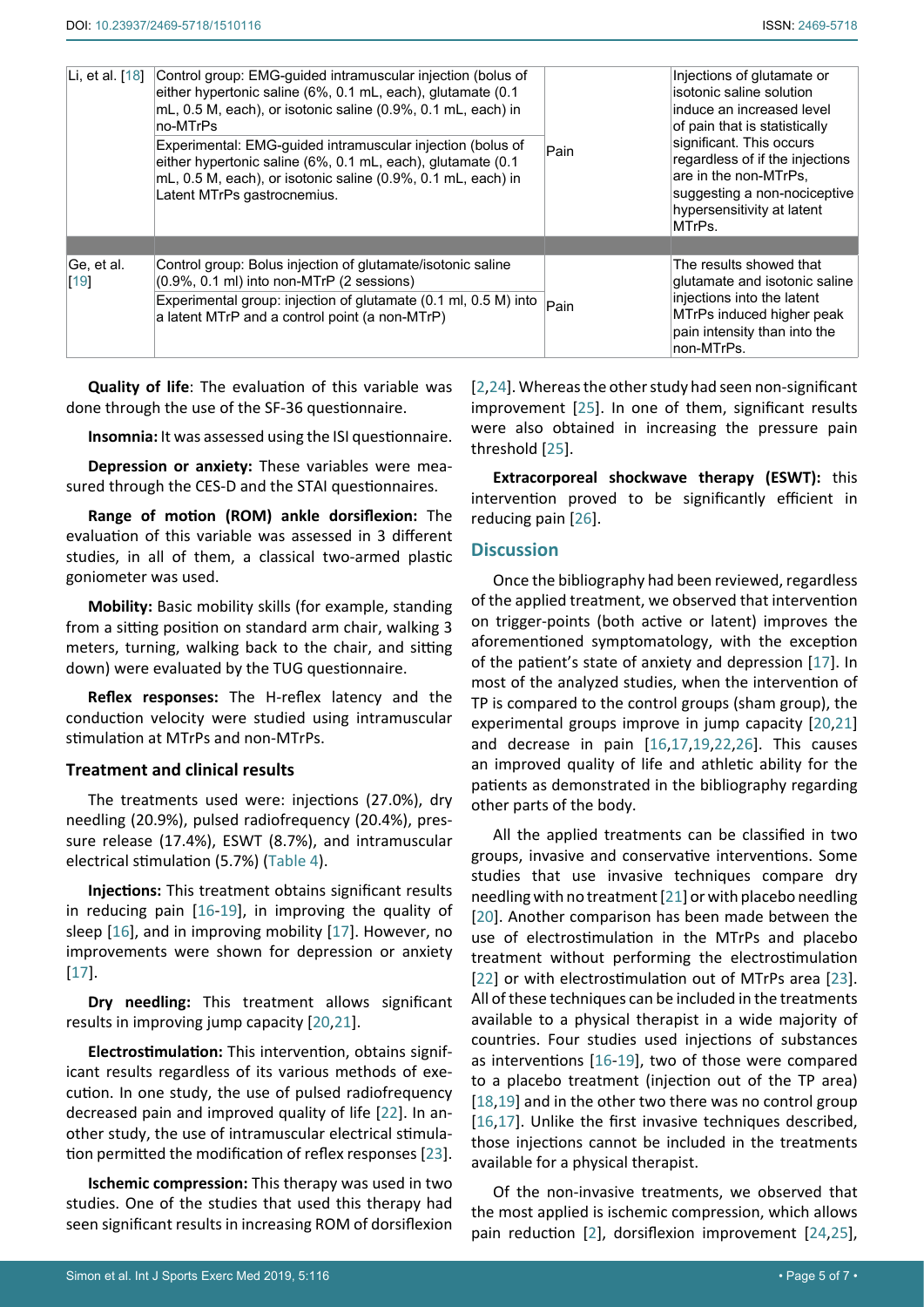deactivation of the ATrPs and disappearance of the LTrPs [[2](#page-5-1)]. In these studies, the intervention groups in which ischemic compression was applied were compared with control groups in which no intervention was realized. Of all other non-invasive techniques available, the present review has only found one study that applied shock waves [\[26](#page-6-8)].

But independently of the intervention, in some articles it was observed that there was a lack of details about the treatment applied [[20](#page-6-5)[,21](#page-6-4)]. For example, in the dry needling studies, the technique, doses, and parameters employed were not specified. Additional information such as if the needling was deep or superficial, if it was done using multiple rapid insertions, if the needle was screwed in when inserted, or regarding the number of local twitch responses. Moreover, some aspects of these techniques are still being investigated such as the production of single or multiple local twitch responses [[27\]](#page-6-15).

This revision has shown that the methodology in some research is not clear regarding the control and sham group. In the case of the dry needling techniques, the sham strategies were complicated because patients were aware of the treatment that they were or were not receiving. Some studies described how they applicate the tube of the needle without introducing of the needle [[20](#page-6-5)]. Additionally, if you compare the effects of Ischemic compression with a control, it makes it difficult for the researchers to use any blinding strategy [[2](#page-5-1),[24](#page-6-11)], and the authors choose to not include one at all. In these studies, the researchers have confused the sham group without intervention, the correct strategy should be to apply the same techniques out of the MTrPs. In the case of the injections, the sham strategy is easier because patients feel the same even if they do not know which product is injected.

Myofascial trigger points are one of the most important reasons for musculoskeletal pain and medical consults. The diagnosis of the MTrPs is, however, still in discussion, therefore the clinical symptoms are the principal criteria. For this reason, as suggested in the bibliography, the reclusion of the sample is not always precise. In some cases, the difference between MTrPs that are latent or active is not clear.

Despite the fact that the studies present a good level of evidence according to the US preventive task force, the Jadad scale demonstrates that the methodology could be improved since in many cases neither the random assignment nor the blinding method are explained.

## **Limitations**

One of the limitations of the present study was the disparity in the quality of the research that was part of this review. Some publications do not specify how the evaluators were masked, or if there was or was not a control group. The percentage of the type of trigger

points (active or latent) did not appear in the majority of studies analyzed. Another point that called the attention of the authors, was that there was no study that compared between invasive interventions and noninvasive interventions. Each investigation was realized comparing one treatment technique with same kind of treatment or with a placebo intervention. For the noninvasive method of treatment, like most of the times in physical therapy, the comparison was made with no intervention group due to the difficulty of the application of a good sham treatment.

#### **Future Investigations**

Based on the limitations found in the different studies, more research would be necessary in order to complete the lack of information in the field of physical therapy techniques. For example, it would be necessary to investigate and compare the effects of invasive and non-invasive interventions in the treatment of MTrPs. There should also be more research to confirm the results already found by increasing the sample size or improving the differentiation between LTrPs and ATrPs. A new line of investigation could also be used to analyze the effect of the treatment of MTrPs on [skeletal muscle's](https://en.wikipedia.org/wiki/Skeletal_muscles)  contractile properties as this area of knowledge is not currently being investigated.

#### **References**

- <span id="page-5-0"></span>1. Simons DG, Travell JG, Simons LS (1999) Travell & Simons myofascial pain and dysfunction: upper half of body: Lippincott Williams & Wilkins.
- <span id="page-5-1"></span>2. [Grieve R, Barnett S, Coghill N, Cramp F \(2013\) Myofascial](http://www.ncbi.nlm.nih.gov/pubmed/23756031)  [trigger point therapy for triceps surae dysfunction: a case](http://www.ncbi.nlm.nih.gov/pubmed/23756031)  [series. Man Ther 18: 519-525.](http://www.ncbi.nlm.nih.gov/pubmed/23756031)
- <span id="page-5-2"></span>3. Simons DG (1996) Clinical and etiological update of myofascial pain from trigger points. J Musculoskeletal Pain 4: 93-122.
- <span id="page-5-3"></span>4. McPartland JM, Simons DG (2006) Myofascial trigger points: translating molecular theory into manual therapy. Journal of Manual & Manipulative Therapy 14: 232-239.
- <span id="page-5-4"></span>5. Chaitow L (2008) Como conocer, localizar y tratar los puntos gatillo miofasciales. Guía de masaje para terapeutas manuales.
- <span id="page-5-5"></span>6. [Grieve R, Barnett S, Coghill N, Cramp F \(2013\) The](https://www.ncbi.nlm.nih.gov/pubmed/23830716)  [prevalence of latent myofascial trigger points and diagnostic](https://www.ncbi.nlm.nih.gov/pubmed/23830716)  [criteria of the triceps surae and upper trapezius: a cross](https://www.ncbi.nlm.nih.gov/pubmed/23830716)  [sectional study. Physiotherapy 99: 278-284.](https://www.ncbi.nlm.nih.gov/pubmed/23830716)
- <span id="page-5-6"></span>7. [Torres-Chica B, Nunez-Samper-Pizarroso C, Ortega-](https://www.ncbi.nlm.nih.gov/pubmed/24762866)[Santiago R, Cleland JA, Salom-Moreno J, et al. \(2015\)](https://www.ncbi.nlm.nih.gov/pubmed/24762866)  [Trigger points and pressure pain hypersensitivity in people](https://www.ncbi.nlm.nih.gov/pubmed/24762866)  [with postmeniscectomy pain. Clin J Pain 31: 265-272.](https://www.ncbi.nlm.nih.gov/pubmed/24762866)
- <span id="page-5-7"></span>8. [Zuil-Escobar JC, Martínez-Cepa CB, Martín-Urrialde JA,](https://www.ncbi.nlm.nih.gov/pubmed/26994884)  [Gómez-Conesa A \(2016\) The prevalence of latent trigger](https://www.ncbi.nlm.nih.gov/pubmed/26994884)  [points in lower limb muscles in asymptomatic subjects. PM](https://www.ncbi.nlm.nih.gov/pubmed/26994884)  [R 8: 1055-1064.](https://www.ncbi.nlm.nih.gov/pubmed/26994884)
- <span id="page-5-8"></span>9. [Simons DG \(2004\) Review of enigmatic MTrPs as a common](http://www.ncbi.nlm.nih.gov/pubmed/14759755)  [cause of enigmatic musculoskeletal pain and dysfunction. J](http://www.ncbi.nlm.nih.gov/pubmed/14759755)  [Electromyogr Kinesiol 14: 95-107.](http://www.ncbi.nlm.nih.gov/pubmed/14759755)
- 10. [Aguilera FJ, Martin DP, Masanet RA, Botella AC, Soler LB,](https://www.ncbi.nlm.nih.gov/pubmed/19748402)